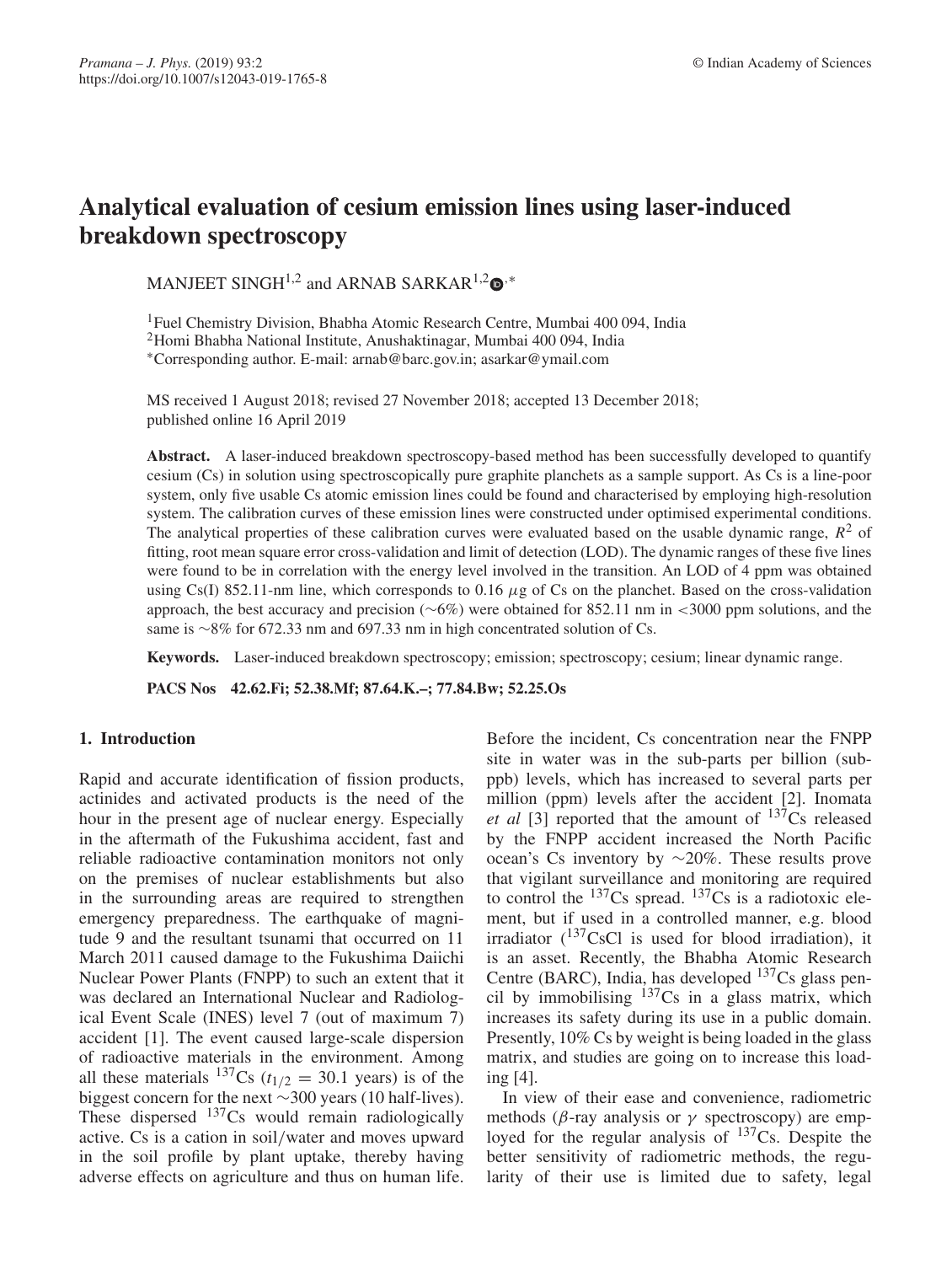considerations for carrying and storing radioactive samples, and subsequent waste disposal. In high  $137Cs$ containing sample such as Cs pencil, due to high radioactive doses and radiation self-attenuation, the exact quantification of Cs concentration becomes erroneous using radiometric method.

A better practical and reasonably sensitive alternative in sub-ppm to percentage level is obviously desirable for the determination of Cs. Laser-induced breakdown spectroscopy (LIBS) is a non-contact analysis technique with remote sensing capability. It can work on a stand-alone power system because of its low energy consumption, as demonstrated recently by Curiosity on NASA's Mars mission [5–8]. In addition, the microdestructive nature of LIBS alleviates the problems of storage and disposal of radioactive waste. The International Atomic Energy Agency's (IAEA) technical meeting on Safeguards (2006) emphasised on the need for instrumentation based on LIBS for the positive elemental identification in nuclear fuel cycle processes and associated materials for the nuclear proliferation safeguard purpose.

A good number of studies are reported in the literature for monitoring radioactive and related materials in nuclear industry, such as U, Th, Pu, Sr, B, Li, stainless steel, etc. [9–16]. But reports of Cs using LIBS are limited in number [17–20]. Ikezawa *et al* [18] studied Cs mineral (pollucite) by LIBS using Cs(I) 672.45-nm and Cs(I) 852.11-nm lines in air and predicted the limit of detection (LOD) to be 0.2 ppb based on comparison with a reported Na study using the same methodology. The same group also studied the Cs quantification in soil and sea sand using Cs(I) 672.45 nm [17]. Metzinger *et al* [19] spiked human blood with Cs and obtained an LOD of 6 ppm for Cs(I) 852.11 nm, which was about three orders of magnitude higher than the acceptable level of Cs concentrations (1 ppb) in human blood plasma. Ramli *et al* [20] was able to obtain an LOD of 0.2 ppm of Cs in water using pre-concentration of Cs by electrochemical method and then analysing in 0.5 kPa  $N_2$  ambient gas atmosphere using Cs(I) 852.11-nm line. The reported LOD for Cs in the soil in the same study was 0.3 ppm under low pressure [20]. None of these reported methods were able to detect normal or safe Cs concentrations of 1 ppb in their respective study, but certainly adequate enough at elevated concentrations, under nuclear fallout conditions. To the best of our knowledge, there are no reported studies that have evaluated the properties of all the Cs emission lines except the aforementioned two lines with respect to a calibration curve. The usefulness of these emission lines in different concentration dynamic ranges, especially in the percentage level found in Cs pencil, is also absent in the literature.

The main objective of this study is the real-time monitoring of non-radioactive  $133\text{Cs}$  contamination of water through LIBS. All the detectable Cs emission lines, their linear dynamic ranges and LODs will be discussed in this paper. The optimum experimental conditions and detection features, comparisons with literature reports, will also be discussed in this paper.

## **2. Experimental details**

## 2.1 *Experimental set-up*

A common configuration for a laboratory LIBS system was used for this study. A 532-nm Nd:YAG laser (Brilliant B, Quantel, 5 ns, 10 Hz) was focussed using a plano-convex lens  $(f = 10 \text{ cm})$  to produce a microplasma on the sample surface in an ambient air atmosphere. A previous study by our group has shown that with increasing laser frequency, accuracy– precision of LIBS method also increases [21]. Based on this knowledge, initially 266 nm was chosen for the study, but due to high instability of laser energy at 266 nm, the next available low frequency, the second harmonic 532 nm, was finalised. The distance between the sample and focussing lens was set at 9.8 cm to avoid air breakdown before sample ablation. A collimator equipped with an off-axis parabolic mirror and a meniscus lens was used for collecting light. The collimator images the plasma emissions on to an optical fibre of 200  $\mu$ m core diameter and is transported through the fibre and finally imaged in front of the entrance slit (40  $\mu$ m width) of a 750-mm focal length Czerny–Turner spectrometer (Shamrock SR750, Andor, UK). A resolution of 55 pm full-width at half-maximum (FWHM) could be achieved simultaneously over a spectral range of 14 nm using holographic 1800 lines/mm grating. The spectral window for recording is moved stepwise by rotating the grating on its axis via a stepping motor controlled by the software (Solis 4.28). This enables spectral recording over the 200–900 nm wavelength range. An ICCD camera (iStar, Andor, UK, 1024 × 1024 pixels) embedded with delay generator was used for the detection of emission lines. The quantum efficiency (QE) of the detector varies from 18% at 450 nm to 2% at 800 nm. This detection system allowed spectra to be recorded at suitable acquisition time delay  $(t_d)$  and gate width  $(t_g)$ . The wavelength and efficiency calibrations of the spectrograph–ICCD were carried out using NIST-certified deuterium–quartz–tungsten– halogen (DH2000, Ocean Optics, USA) and Hg–Ar lamps (HG-1, Ocean Optics, USA), respectively. A pyroelectric energy meter with a high damage threshold diffuser along with a handheld power meter (Ophire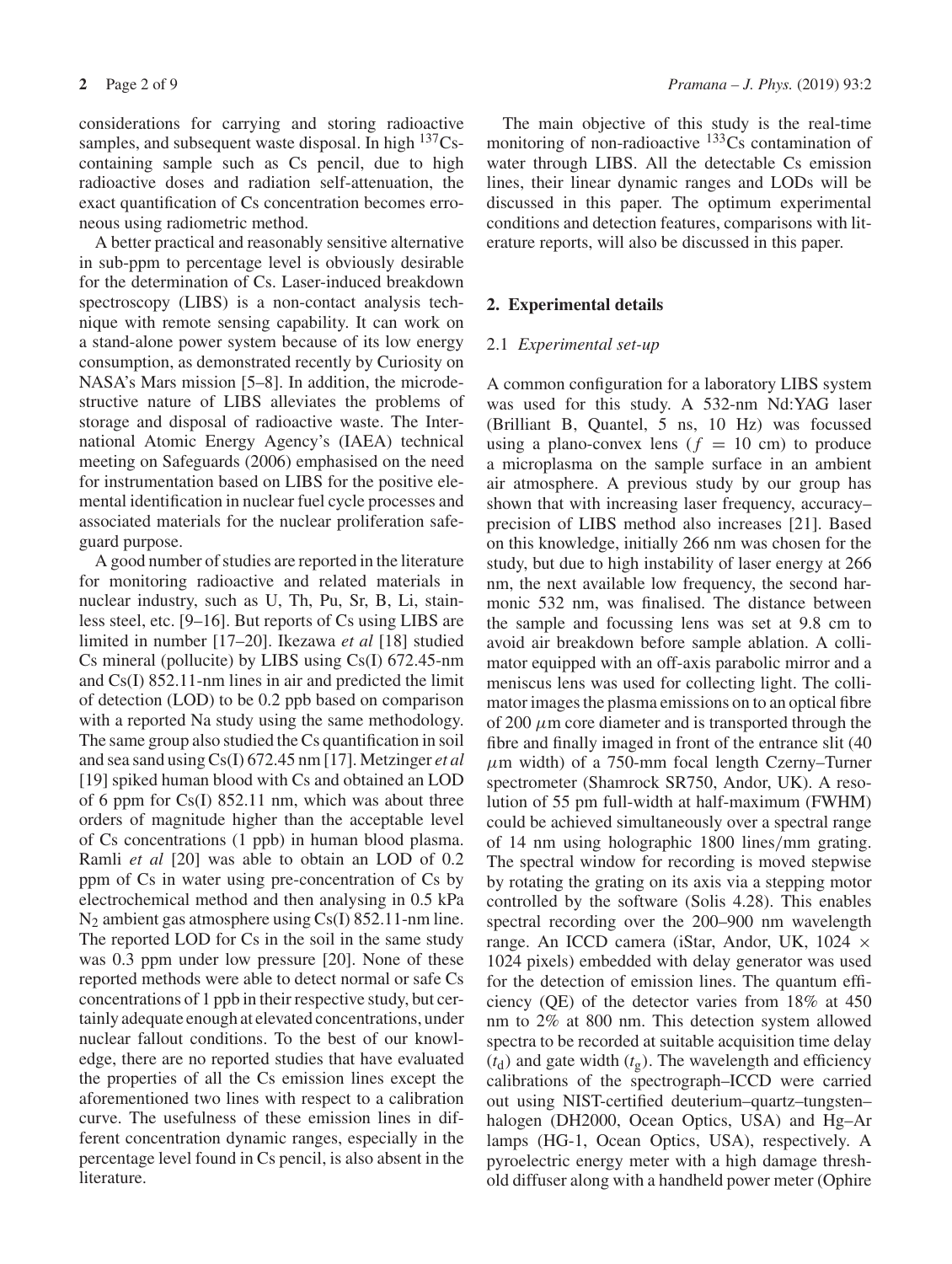Photonics, Israel) was used for measuring the energy of the laser pulse. The samples under investigation were placed on a micrometre-driven *XYZ* translation platform (M/s Velmex, Inc., USA). All possible displacements to optimise the sample position were remotely controlled through an in-house written LabVIEW-based program. Graphite furnace atomic absorption spectrometry (GFAAS) analysis was carried out using ZEEnit 650 spectrometer (M/s Analytik Jena, Germany). For GFAAS analysis, 582.1 nm wavelength with 7 mA lamp current was used. SSG grade 1 argon (99.999%), with 3 l/min flow rate, was used as a protective and purge gas.

## 2.2 *Sample preparation*

Due to the unavailability of commercially available Cs calibration solution with the author, calibration solutions of Cs were prepared in the laboratory using supra-pure cesium chloride ( $\geq$ 99.995%, M/s Merck Life Science Private Limited, India). Initially, a stock solution of 10,000 ppm of Cs was prepared by dissolving accurately weighted CsCl in supra-pure grade concentrated  $HNO<sub>3</sub>$ . The solution was then evaporated to dryness, and the residues were re-dissolved in 1 M HNO3. Suitable dilutions were then made from this stock solution to prepare calibration solutions of 2–7000 ppm concentration range as shown in table 1. As the anhydrous CsCl is unsuitable for accurate weighing, the prepared solutions needed concentration standardisation, which was done by analysing the solutions by

**Table 1.** Cs calibration solution concentration determined by GFAAS having 5% error along with the corresponding amount of Cs in 40  $\mu$ l solution.

| Sample No.         | <b>GFAAS</b> concentration<br>of Cs (ppm) | Amount of Cs<br>in 40 $\mu$ 1 ( $\mu$ g) |  |  |
|--------------------|-------------------------------------------|------------------------------------------|--|--|
| C <sub>10000</sub> | $10059 \pm 503$                           | $402 \pm 20$                             |  |  |
| C7000              | $7027 \pm 351$                            | $281 \pm 14$                             |  |  |
| C <sub>5000</sub>  | $5055 \pm 253$                            | $202 \pm 10$                             |  |  |
| C <sub>3000</sub>  | $2997 \pm 150$                            | $120 \pm 6$                              |  |  |
| C <sub>1000</sub>  | $985 \pm 49$                              | $39 \pm 2$                               |  |  |
| C700               | $666 \pm 33$                              | $27 \pm 1$                               |  |  |
| C <sub>500</sub>   | $472 \pm 24$                              | $18.9 \pm 0.9$                           |  |  |
| C <sub>3</sub> 00  | $305 \pm 15$                              | $12.2 \pm 0.6$                           |  |  |
| C <sub>100</sub>   | $115 \pm 6$                               | $4.6 \pm 0.2$                            |  |  |
| C70                | $78 \pm 4$                                | $3.1 \pm 0.2$                            |  |  |
| C <sub>50</sub>    | $58 \pm 3$                                | $2.3 \pm 0.1$                            |  |  |
| C <sub>25</sub>    | $29 \pm 1.5$                              | $1.2 \pm 0.06$                           |  |  |
| C10                | $12 \pm 0.6$                              | $0.5 \pm 0.03$                           |  |  |
| C <sub>5</sub>     | $6 \pm 0.3$                               | $0.2 \pm 0.01$                           |  |  |
| C <sub>1</sub>     | $2 \pm 0.1$                               | $0.1 \pm 0.01$                           |  |  |

GFAAS. The concentration data determined by GFAAS have an accuracy of  $\pm 5\%$  (table 1).

# 2.3 *LIBS analysis*

For the analysis of a liquid sample by LIBS, solid substrate support methodology developed by Sarkar *et*  $al$  [9,12] was used. Cs solution of 40  $\mu$ l was transferred drop-wise through a volumetric pipette (Eppendorf, Germany), on to a graphite planchet (M/s Ted Pella, Inc., USA) of 32 mm diameter and 1.6 mm width. Highpurity graphite planchets were used in the study to avoid any spectral interference at the line of interest by any impurity emission lines. The solution was then evaporated to dryness under IR lamp to create a dried spot of ∼10 mm diameter on the planchet. Subsequently, the planchet was allowed to cool to room temperature and was then mounted in the sample chamber for analysis. Effectively, only a few tens of micrograms of Cs were loaded on the graphite planchet as shown in table 1. Triplicate analyses were carried out for each sample, under identical experimental conditions. Initially, the C1000 sample was analysed for selection of emission lines in 200- to 900-nm region. Thereafter, only the required region was analysed. The diameter of the crater formed due to laser ablation was found to be about 150  $\mu$ m, which was measured using an optical microscope equipped with  $25\times$  objective lens. To avoid any crosscontamination due to ablation, the subsequent laser spot was focussed 200  $\mu$ m apart in the *xy*-plane by controlling the translational stage. The dried spots will not have uniform Cs distribution due to coffee-spot effect. Hence, to record the LIBS spectra, 12-mm line scan along the diameter of the spot was done. This resulted in the accumulation of 60 single-shot LIBS spectra, each on a fresh surface for one spectrum recording.

An in-house written program in LabVIEW, to fit the peaks in the Lorentzian profile, was used to calibrate Cs LIBS spectra. The Lorentzian peak area along with the Cs calibration concentration was used to construct a calibration curve model based on linear regression analysis. The analytical properties of these calibration models were evaluated based on a linear dynamic range,  $R<sup>2</sup>$  of fitting (the closer to 1, the better the fit), root mean square error cross-validation ( $RMSE_{cv}$ ; smaller the  $RMSE_{cv}$ , the better the fit) and LOD:

$$
R^{2} = 1 - \left(\sum_{i=1}^{i} \sum_{j=1}^{j} \left(C_{s}^{i} - C_{j}^{i}\right)^{2}\right) / \left(\sum_{i=1}^{i} \left(C_{s}^{i} - \frac{1}{i} \sum_{i=1}^{i} C_{s}^{i}\right)^{2}\right),
$$
\n(1)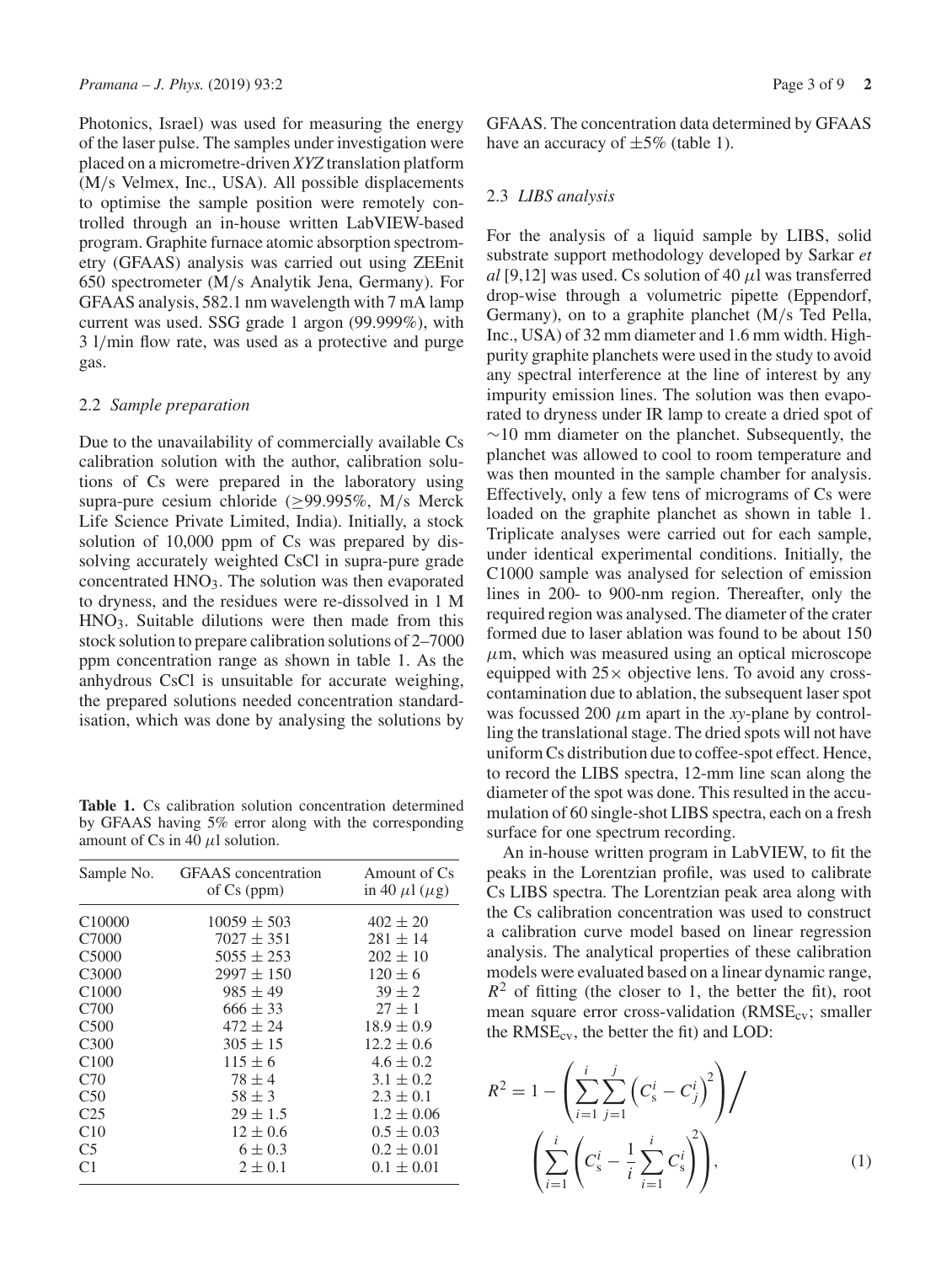$$
RMSE_{\text{cv}} = \sqrt{\left(\sum_{i=1}^{i} \sum_{j=1}^{j} \left(C_s^i - C_j^i\right)^2\right) / \text{DOF}},\qquad(2)
$$

$$
LOD = (3\sigma/m) + C_s^{i=0}.
$$
 (3)

Here, *i* represents the total number of samples used for the particular calibration model and *j* is the number of replicate analyses, which is 3 in the present case.  $C_j^i$  is the predicted concentration of the *j*th replicate of the *i*th sample by calibration model.  $C^i_s$  is the calibration concentration of the *i*th sample tabulated in table 1. DOF is the degree of freedom.  $\sigma$  is the standard deviation of the background or of the sample signal obtained from the sample with the lowest concentration in the used dynamic range  $(C_s^{i=0})$  and *m* is the slope of the calibration curve.

The analytical predictive property of a calibration model is evaluated based on relative cross-validation accuracy (% $RA_{cv}$ ) and relative standard deviation of cross-validation (%RSD<sub>cv</sub>):

$$
\%RA_{cv} = \frac{100}{i_{\text{max}} - 2}
$$
\n
$$
\times \sum_{i=2}^{i_{\text{max}} - 1} \left\{ \left( \sum_{j=1}^{j} \left| C_j^i - C_m^i \right| / C_m^i \right) / j_{\text{max}} \right\}, \qquad (4)
$$
\n
$$
\%RSD_{cv} = \frac{100}{i - 2}
$$

$$
\times \sum_{i=2}^{i_{\text{max}}-1} \left\{ \sqrt{\sum_{j=1}^{j} (C_j^i - C_{\text{m}}^i)^2 / (j_{\text{max}} - 1)} / C_{\text{m}}^i \right\}.
$$
\n(5)

Here,  $C_{\text{m}}^{i}$  is the mean predicted concentration of the *i*th sample. To eliminate any arbitrary result at the end of dynamic range, which is usually obtained in the cross-validation study, the first and the last samples of a particular dynamic range were not used for the calculation of the above statistical data. Leave-one-out cross-validation method was used in this study.

#### **3. Results and discussions**

#### 3.1 *Condition optimisation*

A spectrally interfered emission line generates a calibration model of degraded quality. Hence the selection of proper emission lines is an important criterion for the development of calibration models. LIBS spectra of the C1000 sample were recorded from 200 up to 900 nm. After analysing these spectra and correlating with the literature survey [17–20], NIST database [22] and Kurucz database [23], seven Cs emission lines were identified and selected (table 2). Figure 1 shows the seven emission lines identified in the C1000 sample analysed at a laser energy of 50 mJ and  $t_d$  of 2  $\mu$ s. The emission intensity of the two emission lines, Cs(I) (698.35 nm) and Cs(I) (894.35 nm), was too low compared to the other Cs emission lines and hence was not used further for any calibration-related study. The low intensity of Cs(I)  $(698.35 \text{ nm})$  compared to Cs(I)  $(697.33 \text{ nm})$  is due to the low transition probability, but for Cs(I) (894.35 nm), the low QE of the ICCD is the probable reason. Using a high QE detector in the 890-nm region may be helpful to study the Cs(I) (894.35 nm) emission line.

The sensitivity of the LIBS measurements depends on many factors: the light collection angle  $(t<sub>g</sub>)$ , laser energy  $(t_d)$ , the nature of the analyte, laser wavelength  $(E<sub>L</sub>)$ , sensitivity of the optical set-up, etc. Among these parameters, the three most important parameters pertain to the role played by  $E_L$ ,  $t_d$  and  $t_g$ , and this aspect has been discussed in detail in many literatures [24–26].  $t_{\rm g}$  was fixed at 50  $\mu$ s which virtually covers the whole plasma lifetime, thereby increases the signal. The signalto-background ratio (SBR) and the signal-to-noise ratio (SNR) are important parameters for comparing the signal quality. The noise is calculated as one standard deviation  $(1\sigma)$  of the background signal's variation, which is calculated using the adjacent area of the peak of interest. In this study, it was observed that the degree of noises was negligible in the spectra obtained in any experimental conditions. This characteristic of SNR makes it unsuitable for optimisation study. Hence, the SBR data were monitored for optimisation of *E*<sup>L</sup> and *t*<sup>d</sup> parameters. All the seven selected Cs(I) emission lines were used for carrying out the optimisation study. For the optimisation experiments, the line intensity must be sufficiently high to be observed in high  $t_d$  and also must not get self-saturated in high *E*L. Considering these two factors, C1000 sample was chosen for the optimisation analysis. The SBR was measured by varying  $t<sub>d</sub>$  at a particular  $E<sub>L</sub>$  value. Figure 2 shows a typical contour diagram of SBR for  $E<sub>L</sub>$  vs.  $t<sub>d</sub>$  obtained using Cs(I) (852.11 nm) emission line originating from Cs1000 sample. It is seen that in the range  $1.5 < t_d < 2.5 \mu s$  and  $45 < E_L < 65$  mJ, the SBR for Cs(I) 852.11 nm was the highest. Other emission lines also showed similar range and hence,  $E_{\rm L}$  of 55 mJ and  $t_{\rm d}$  of 2  $\mu$ s were chosen as optimum analysis conditions for Cs analysis in this study.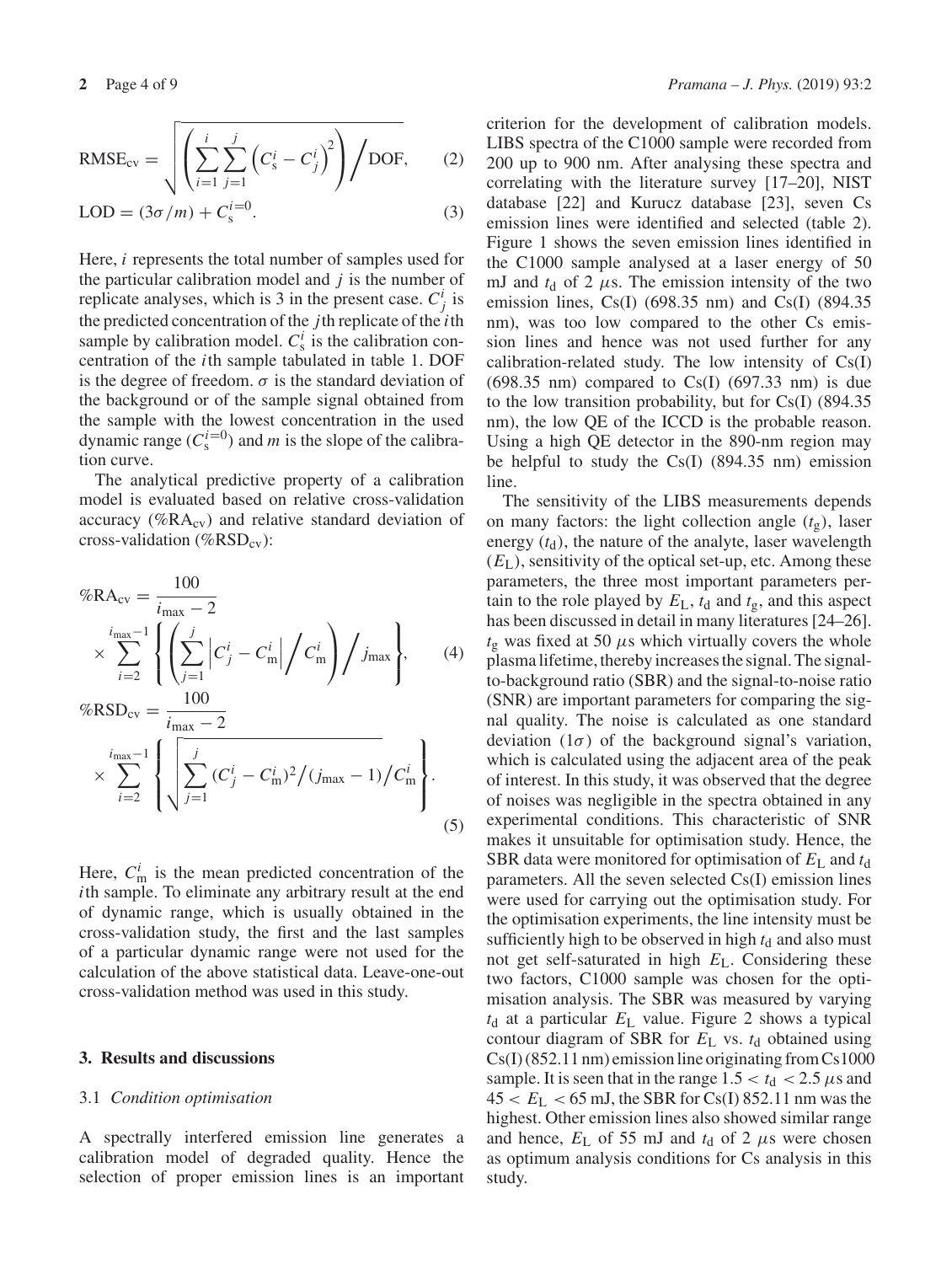| $Cs(I)$ wavelength<br>(nm) | Transition<br>coefficient $(A_{ij})$ (s <sup>-1</sup> ) | Lower energy<br>level $(E_i)$ (cm <sup>-1</sup> ) level $(E_i)$ (cm <sup>-1</sup> ) | Upper energy | References |  |
|----------------------------|---------------------------------------------------------|-------------------------------------------------------------------------------------|--------------|------------|--|
| 455.53                     | $1.84 \times 10^{6}$                                    |                                                                                     | 21946.397    | [23]       |  |
| 459.32                     | $7.94 \times 10^5$                                      |                                                                                     | 21765.348    | [23]       |  |
| 672.33                     | $5.27 \times 10^{6}$                                    | 11178.270                                                                           | 26047.860    | $[22]$     |  |
| 697.33                     | $7.51 \times 10^{6}$                                    | 11732.308                                                                           | 26068.830    | $[22]$     |  |
| 698.35                     | $1.29 \times 10^6$                                      | 11732.308                                                                           | 26047.860    | $[22]$     |  |
| 852.11                     | $3.28 \times 10^{7}$                                    | $\theta$                                                                            | 11732.307    | [23]       |  |

**Table 2.** Characteristics of Cs emission lines employed for LIBS analysis.



**Figure 1.** Accumulation of 60 single-shot LIBS spectra of Cs solution on a graphite planchet at a laser energy of 50 mJ and acquisition delay of 2  $\mu$ s.

## 3.2 *Calibration curves*

The spectral line profile is determined by the dominant broadening mechanism involved in the evaluation of the peak. Among three main broadening mechanisms involved in a laser-induced plasma evaluation, Doppler broadening results in a Gaussian profile, whereas the natural line broadening and collision broadening lead to a Lorentz profile. When the Doppler and collision broadening are of comparable magnitudes, the Voigt function (convolution of Gaussian and Lorentz profiles) might be preferred to fit peaks accurately.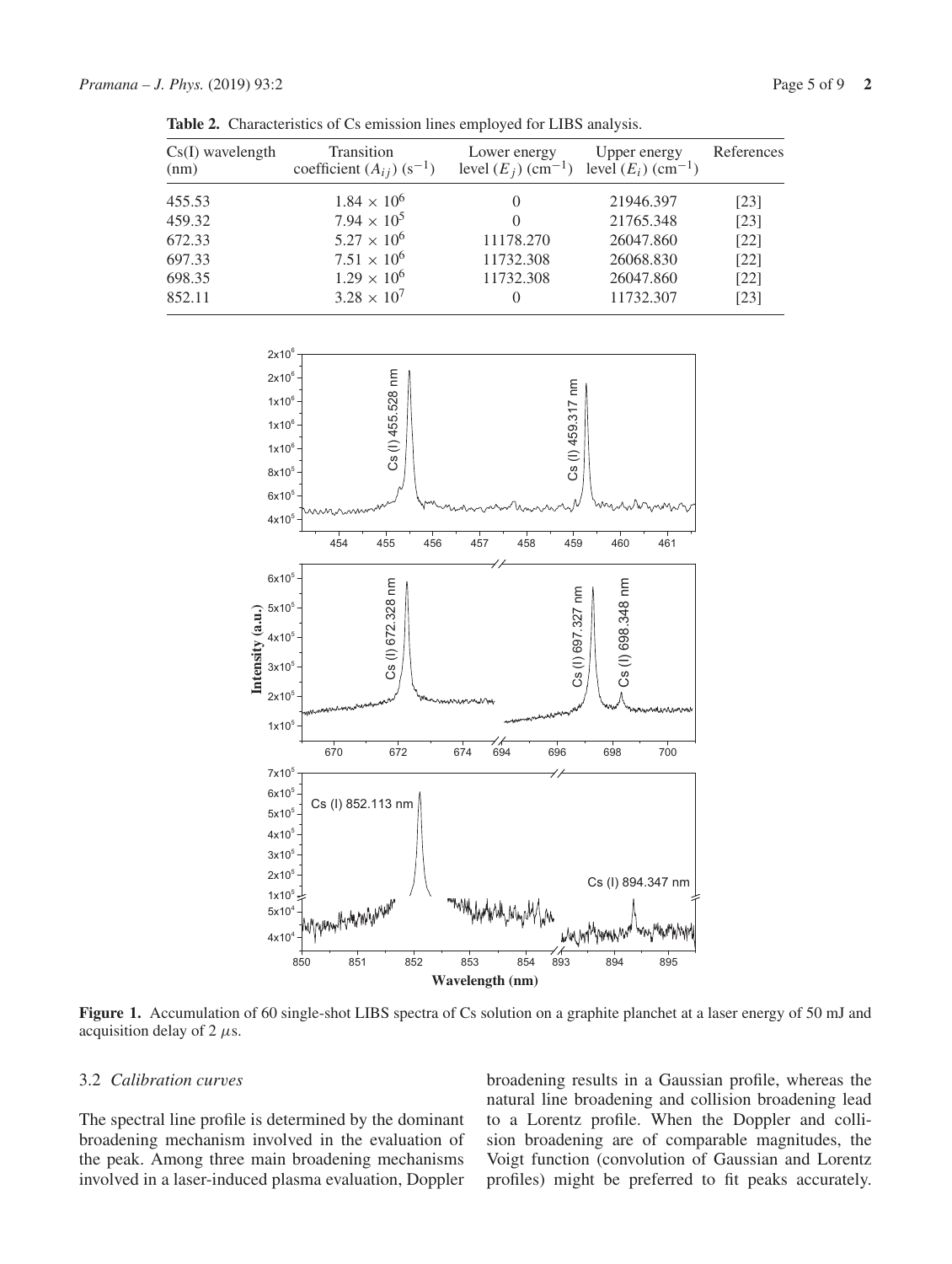

**Figure 2.** Contour diagrams of Cs(I) (852.11 nm) emission line showing the effects of  $t_d$  and  $E_L$  on the SBR.

However, in LIBS plasma, the collision broadening dominates over Doppler, and hence, the spectral lines were fitted with the Lorentz function [27]. Calibration curves were constructed by plotting the Lorentzian peak fitted area against the GFAAS concentration of Cs.

Figure 3 shows the intensity of peak plotted against the concentration of Cs solution. The vertical line shows the error  $(\pm 1\sigma)$  on triplicate analysis. It can be seen from figure 3 that none of the five emission lines have a universal linear response range. For all the emission lines, there exist lower and upper concentration limits, between which the response of LIBS signal strength is linearly dependent on the solution's Cs concentration. This range is known as a linear dynamic range of the respective calibration curve under the experimental conditions. In this study, the difference between the two adjacent concentrations of solutions was kept large to cover wider concentration range. Hence, the obtained values of lower and upper limits of a dynamic range are not rigid and must be considered with an error of 10% (table 3).

Apart from Cs(I) (672.33 nm) and Cs(I) (697.33 nm), other three emission lines were found to show signal strength and  $t<sub>d</sub>$  non-linearity in the high concentration region. For Cs(I) (672.33 nm) and Cs(I) (697.33 nm), linearity was observed up to ∼10000 ppm (highest concentration in this study), which correspond to 402  $\mu$ g of Cs deposition on  $\sim 0.8$  cm<sup>2</sup> area on the surface of the graphite planchet. The deviation from linearity in a calibration curve at high concentrations is most often due to the self-absorption phenomenon. Self-absorption is more prominent in resonance line emission lines, i.e. emission line with the lower level of the transition is the ground state. In a LIBS plasma, the outer layer is populated mostly with atoms in the ground state (cool atoms), whereas the centre of the plasma contains hot atoms (excited state). As the hot atoms decay and emit photons, the cooler atoms at the outer layer reabsorb the resonance photon, thus reduce the recorded intensity of the emission line. As the concentration of the atoms in the target sample increases, the self-absorption becomes more and more evident. Cs(I) (672.33 nm) and Cs(I) (697.33 nm) are non-resonant lines, and hence are less prone to self-saturation [28–30]. Cs(I) (455.53 nm) and Cs(I) (459.32 nm) show self-saturation effect above  $\sim$ 5000 ppm concentration in this study and the same for Cs(I) (852.11 nm) starting above  $\sim$ 3000 ppm concentration. This trend is expected as these three lines are resonant emission lines. The early starting of selfsaturation with respect to the concentration for Cs(I) (852.11 nm) is due to 10 times higher transition probability of Cs(I) (852.11 nm) than Cs(I) (455.53 nm) and Cs(I) (459.32 nm), leading to the onset of self-saturation at a lower concentration region.

For the two non-resonant emissions, Cs(I) (672.33 nm) and Cs(I) (697.33 nm), the high excitation level along with relatively low transition probability causes the emission lines to be strong enough for detection only after certain high concentration (∼1000 ppm) which is the lower limit of the linear dynamic range [22]. Cs(I) (852.11 nm) has the lowest upper energy level among the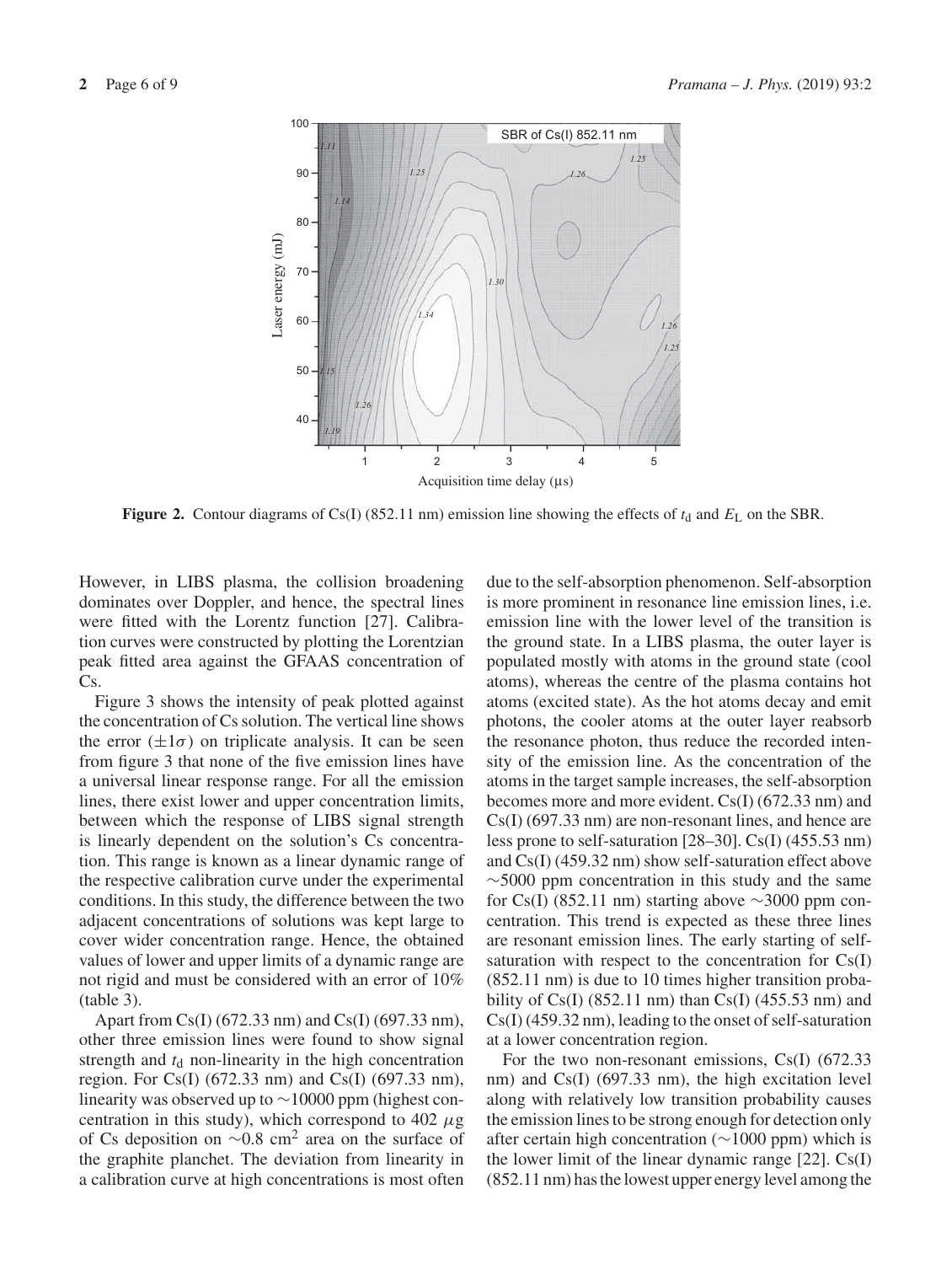

**Figure 3.** Dynamic range and the constructed calibration curves in the respective dynamic range for the Cs(I) (455.53 nm), Cs(I) (459.33 nm), Cs(I) (672.33 nm), Cs(I) (697.33 nm) and Cs(I) (852.11 nm).

five emission lines and also high transition probability making it sensitive up to a few ppm concentration levels. For Cs(I) (455.53 nm) and Cs(I) (459.32 nm), the upper energy level is almost the same, but relatively smaller transition probability of Cs(I) (459.32 nm) causes the lower limit of a dynamic range to be higher (∼300 ppm) than that of Cs(I) (455.53 nm) (∼100 ppm).

Linear calibration curves were constructed using the selected dynamic ranges. The calibration properties of the constructed calibration curves are also tabulated in table 3. Cs(I) (852.11 nm) shows the highest sensitivity (highest slope) as stated above. The two other resonant lines, Cs(I) (455.53 nm) and Cs(I) (459.32 nm), show moderate sensitivity. The two non-resonant emission lines, Cs(I) (672.33 nm) and Cs(I) (697.33 nm), show the lowest sensitivity having a slope of 16.6 and 11.5, respectively. Although  $RMSE_{cv}$  is a good parameter for comparing the error of the constructed calibration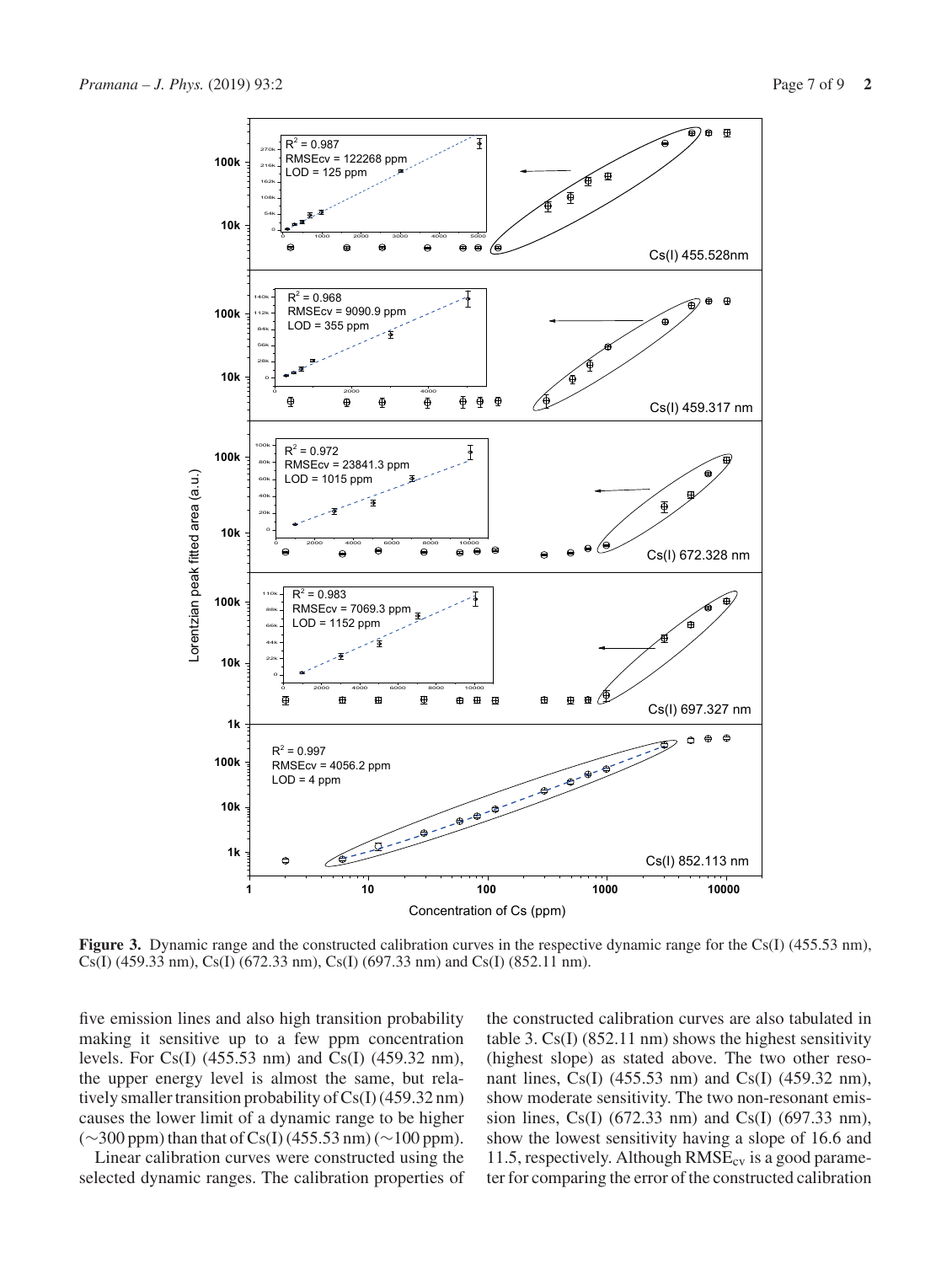|           | $Cs(I)$ emission Dynamic range<br>(ppm) $(\pm 5\%)$ |      | Slope Intercept | $R^2$ | $RMSE_{cv}$<br>(ppm) | <b>LOD</b>     |         | $%RA_{cv}$ | $%$ RSD <sub>cv</sub> |
|-----------|-----------------------------------------------------|------|-----------------|-------|----------------------|----------------|---------|------------|-----------------------|
| line (nm) |                                                     |      |                 |       |                      | ppm            | $\mu$ g |            |                       |
| 455.53    | $100 - 5000$                                        | 58.7 | 5435.2 0.987    |       | 12226.8              | 125            | 5       | 10.65      | 9.48                  |
| 459.32    | 300-5000                                            | 26.2 | $-1857.2$ 0.968 |       | 9090.9               | 355            | 14      | 10.28      | 9.94                  |
| 672.33    | 1000-10000                                          | 16.6 | $-28858$        | 0.972 | 23841.3              | 1015           | 41      | 8.08       | 7.93                  |
| 697.33    | 1000-10000                                          | 11.5 | $-8910.7$       | 0.983 | 7069.3               | 1152           | 46      | 7.35       | 7.51                  |
| 852.11    | $6 - 3000$                                          | 82.5 | $-1738.9$       | 0.997 | 4056.2               | $\overline{4}$ | 0.16    | 5.89       | 5.28                  |

**Table 3.** The calibration properties along with the analytical predictive properties of the Cs emission line calibration models.

curves, due to the different dynamic ranges and thus the number of standards, direct comparison of this value will lead to wrong conclusion. The emission lines with the same dynamic range, i.e. Cs(I) (672.33 nm) and Cs(I)  $(697.33 \text{ nm})$  can be compared and  $RMSE_{cy}$  of these two lines indicate that Cs(I) (697.33 nm) has superior calibration properties than Cs(I) (672.33 nm). The LODs of these emission lines are calculated using eq. (3) and are shown in table 3. The best LOD is obtained for Cs(I) (852.11 nm), which is 4 ppm, owing to its high slope and low lower limit of the dynamic range. In terms of LOD, the other emission lines are of poor quality. The LODs range from 100 s of ppm to 1000 s of ppm. The poor LODs are due to the very low sensitivity of the emission lines in the low concentration dynamic range. However, the amount of Cs deposited on the graphite planchet is in submicrograms to a few tens of micrograms, indicating a very good sensitivity of the present LIBS study.

This study employed a conventional LIBS approach for Cs quantification. The obtained results are comparable with the results obtained by Metzinger *et al* [19] employing a very similar approach by drying the liquid samples on a metallic plate to obtain a Cs LOD of 6 ppm in urine sample and 27 ppm in blood sample. But the results are far superior to the LODs shown by Ikezawa *et al* of around 1000 ppm in sand samples using conventional direct sample analysis method [17]. Only the results shown by Ramali *et al* [20] have better LOD than this study using sophisticated methodologies. Ramali *et al* [20] showed that the LODs can be reduced to 0.3 ppm in sand and 0.2 ppm in water using low-pressure  $N<sub>2</sub>$  atmosphere.

The analytical predictive property of a calibration model is best judged by comparing the accuracy and precision of the analysis and not only the LOD. The prediction quality in this study was measured by determining the % $R A_{\rm cv}$  and % $RSD_{\rm cv}$  values (table 3). Cs(I) (852.11 nm) shows an accuracy–precision of 5–6%. Cs(I) (852.11 nm) also has the least LOD among the five emission lines. The two non-resonant lines show an accuracy–precision of 7–8% which is marginally poorer than the calibration quality of  $Cs(I)$  (852.11 nm). Relatively worse performance with respect to accuracy and precision was obtained for the two resonance emission lines, Cs(I) (455.53 nm) and Cs(I) (459.32 nm). Both the accuracy and precision for these two lines are ∼10%.

# **4. Conclusions**

Cs atomic emission line calibrations were compared qualitatively and quantitatively using the spectra obtained from a Cs aqueous solution deposited on a graphite planchet. Five Cs(I) emission lines (455.53, 459.32, 672.33, 697.33 and 852.11 nm) were used to develop the calibration models. The quality of these calibration models was evaluated based on the dynamic range,  $R^2$ of fitting,  $RMSE_{cv}$  and LOD. The dynamic ranges of these five lines are very much different. The two nonresonant lines,  $Cs(I)$  (672.33 nm) and  $Cs(I)$  (697.33 nm), are only useful in the high concentration range (1000– 10000 ppm), whereas the resonant lines Cs(I) (852.11 nm) is sensitive in the low dynamic range  $\approx 3000$ ppm). These calibration models were used to predict the Cs concentration based on the cross-validation principle. Based on the result of  $%RA_{cv}$  and  $%RSD_{cv}$ , Cs(I) (455.53 nm) and Cs(I) (459.32 nm) are found to be the poorest with respect to accuracy and precision (10%). The best prediction quality ( $\sim 6\%$ ) was shown by Cs(I) (852.11 nm) but it fails above the 3000 ppm concentration due to the self-saturation effect. Cs(I) (672.33 nm) and Cs(I) (697.33 nm) exhibited ∼8% accuracy and precision and can be used in the high concentration range only. The values of LODs obtained using Cs(I) (852.11 nm) lines have lower (better) values than those from the other atomic lines with the best LOD of 4 ppm, which correspond to 0.16  $\mu$ g of Cs on the planchet. The results clearly demonstrate the applicability of the LIBS for monitoring the environment contamination in the case of an unwanted disaster causing a high level of Cs contamination, like the Fukushima accident. Again, in the case of very high level of Cs, such as in Cs